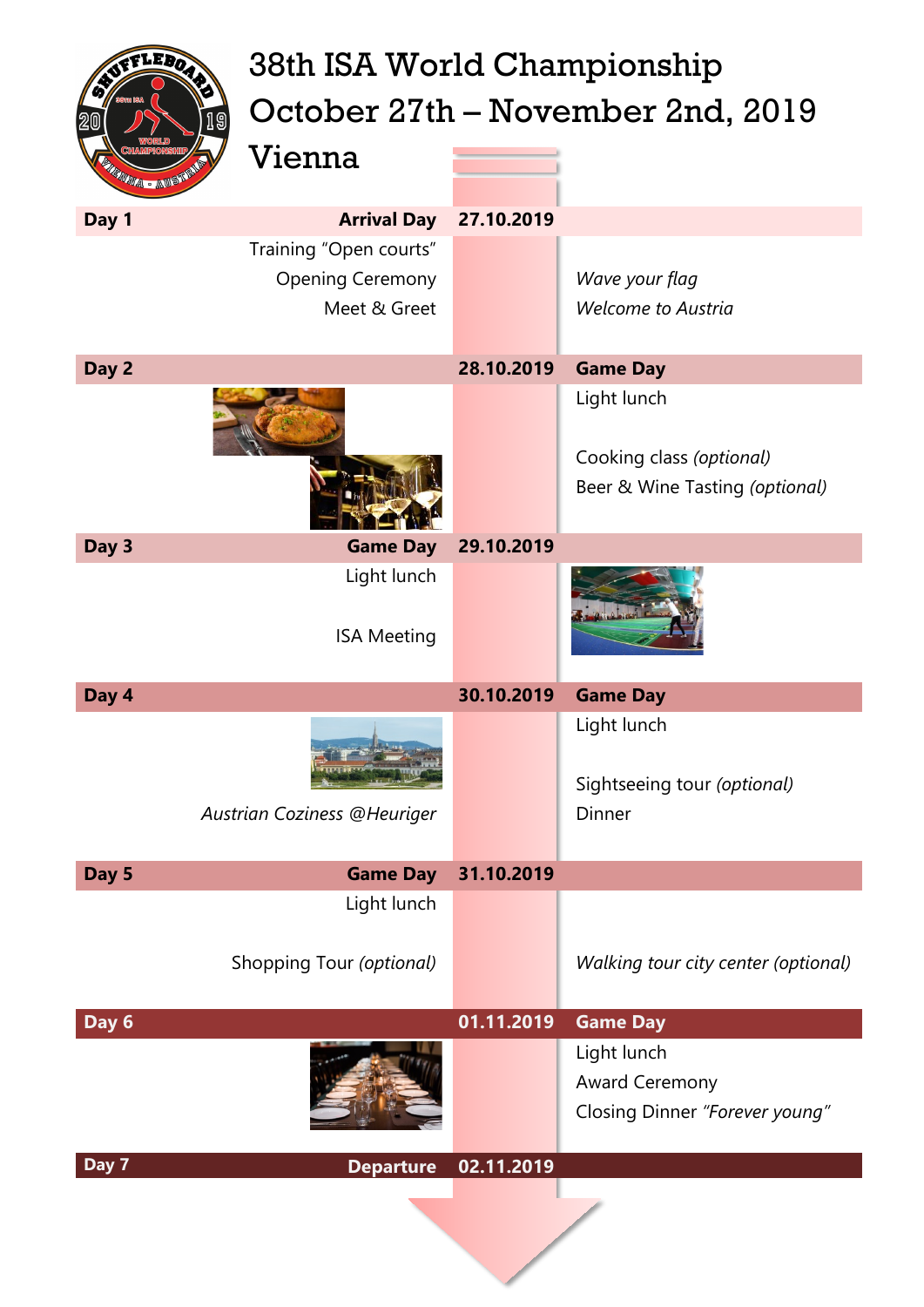

# 38th ISA World Championship October 27th – November 2nd, 2019 Vienna

## **Players Package includes**

- 6 nights stay at 4\*\*\*\* hotel Courtyard by Marriott Vienna Prater/ Messe, breakfast included (on basis of a double room)
- Playing area SC HAKOAH Sports- und Event hall
- Light lunch (game days)
- $\triangle$  Public transport weekly pass (travel throughout Vienna for 7 full days)
- $\bullet$  Meet & Greet (finger food and drinks)
- Dinner @ typical Viennese Heuriger
- Closing dinner (3 course buffet, wine & beer included)
- Welcome package
- Trophy/ Award



| Rate for children until 12 years in an extra bed         | 490€     |
|----------------------------------------------------------|----------|
| Single room surcharge                                    | 250€     |
| Additional nights* - double/single p.p. and night        | 75€/115€ |
| (*if available, please book via tournament organization) |          |

### **Shuttle service**:

from / to Vienna Airport (VIE) on your own expenses. City Airport Train, busses and local trains provide a frequent service to the city center from 4,80€ one way per person. Airport shuttle (taxi) from 40€ per car (one way). The tournament organization and/or the hotel are happy to help with arrangements.

### **Payments:**

All payments have to be made until July 27<sup>th</sup>, 2019. Please note: **Remitter pays all transaction fees.** Bank details will be provided after registration by the national association. In order to avoid bank charges/ transfer costs, payments should be collected by the national association and transferred in total to the Austrian Shuffleboard Association.

### **Cancellation Policy:**

Due to special group conditions there is a strict cancellation policy. If a reservation is cancelled 60 to 90 days prior to the confirmed arrival date, 50% of the stay is charged. 30 to 59 days prior to the confirmed arrival date, 75% of the stay is charged. 1 to 30 days prior to the confirmed arrival date, 100% of the stay is charged. No show or departure prior to the scheduled date, 100% of the stay is charged.